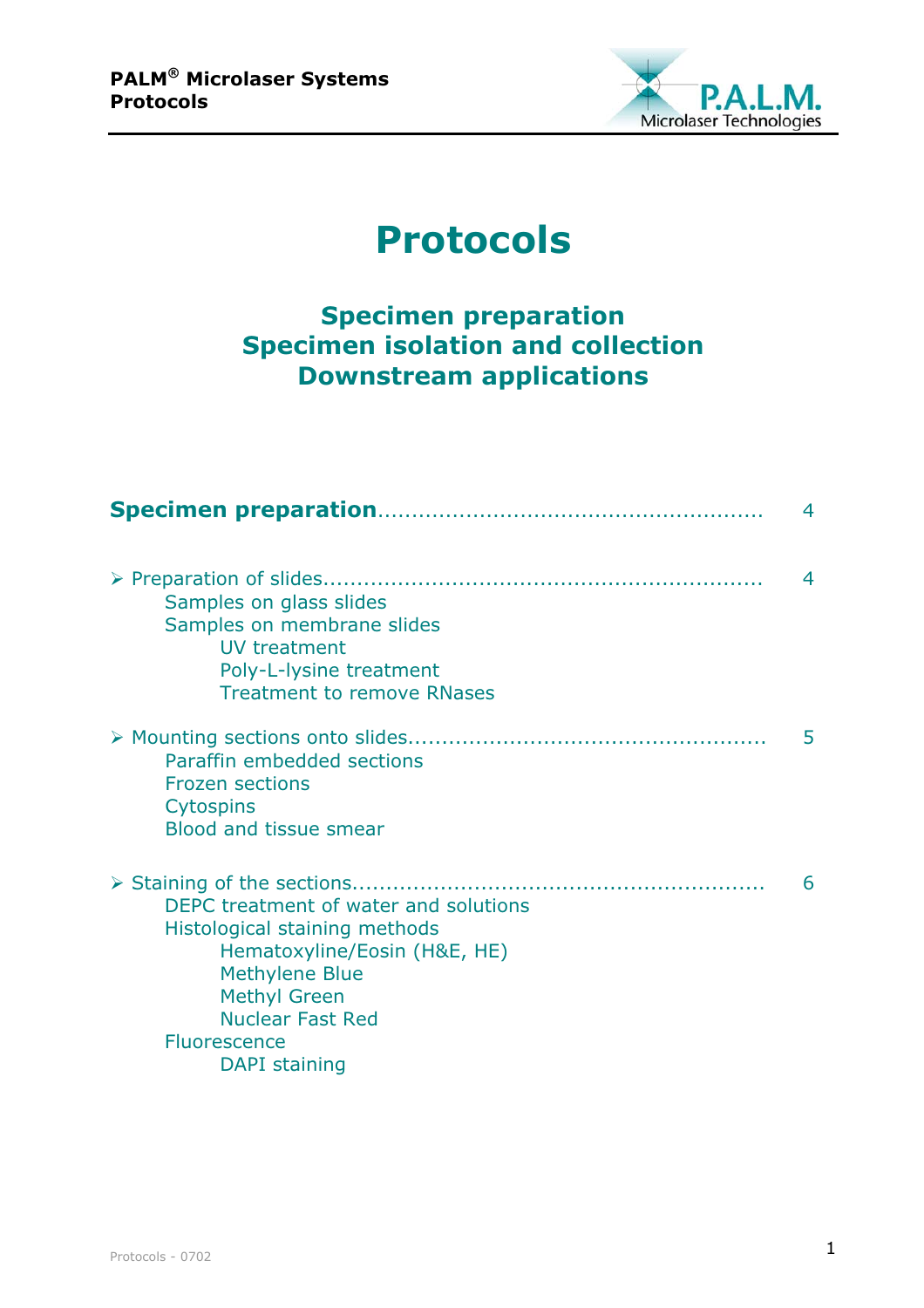

| 8          |                                                                                                                                                         |    |  |  |
|------------|---------------------------------------------------------------------------------------------------------------------------------------------------------|----|--|--|
| Ethanol    | $\triangleright$ Laser cutting (microdissection) of the samples<br>Tricks for improvement of the morphology sight of sections<br><b>Glycerol in PBS</b> |    |  |  |
|            | $\triangleright$ Laser Pressure Catapulting of the samples                                                                                              |    |  |  |
|            | $\triangleright$ Looking into the cap to see the catapulted samples                                                                                     |    |  |  |
|            | $\triangleright$ Getting the collected cells from the cap into the tip of the tube                                                                      |    |  |  |
|            |                                                                                                                                                         |    |  |  |
|            |                                                                                                                                                         | 10 |  |  |
|            |                                                                                                                                                         | 10 |  |  |
| ➤          | Preparation of DNA from catapulted samples                                                                                                              |    |  |  |
| ➤          | Protocol for DNA amplification (example)                                                                                                                |    |  |  |
|            | PCR protocol for sex determination (Amelogenin); nested PCR                                                                                             |    |  |  |
| <b>RNA</b> |                                                                                                                                                         | 12 |  |  |
|            | $\triangleright$ Some special tips for working with RNA                                                                                                 |    |  |  |
|            | $\triangleright$ Preparation of frozen sections                                                                                                         |    |  |  |
|            | > Preparation of RNA from catapulted samples                                                                                                            |    |  |  |
|            | Proteinase K digestion                                                                                                                                  |    |  |  |
|            |                                                                                                                                                         | 14 |  |  |
|            | <b>Buffers, Enzymes and Solutions</b>                                                                                                                   |    |  |  |
|            | <b>RNA</b> extraction                                                                                                                                   |    |  |  |
|            | <b>Ethanol precipitation</b>                                                                                                                            |    |  |  |
|            |                                                                                                                                                         | 15 |  |  |
|            | <b>Buffers, Enzymes and Solutions</b>                                                                                                                   |    |  |  |
|            | <b>RNA</b> extraction                                                                                                                                   |    |  |  |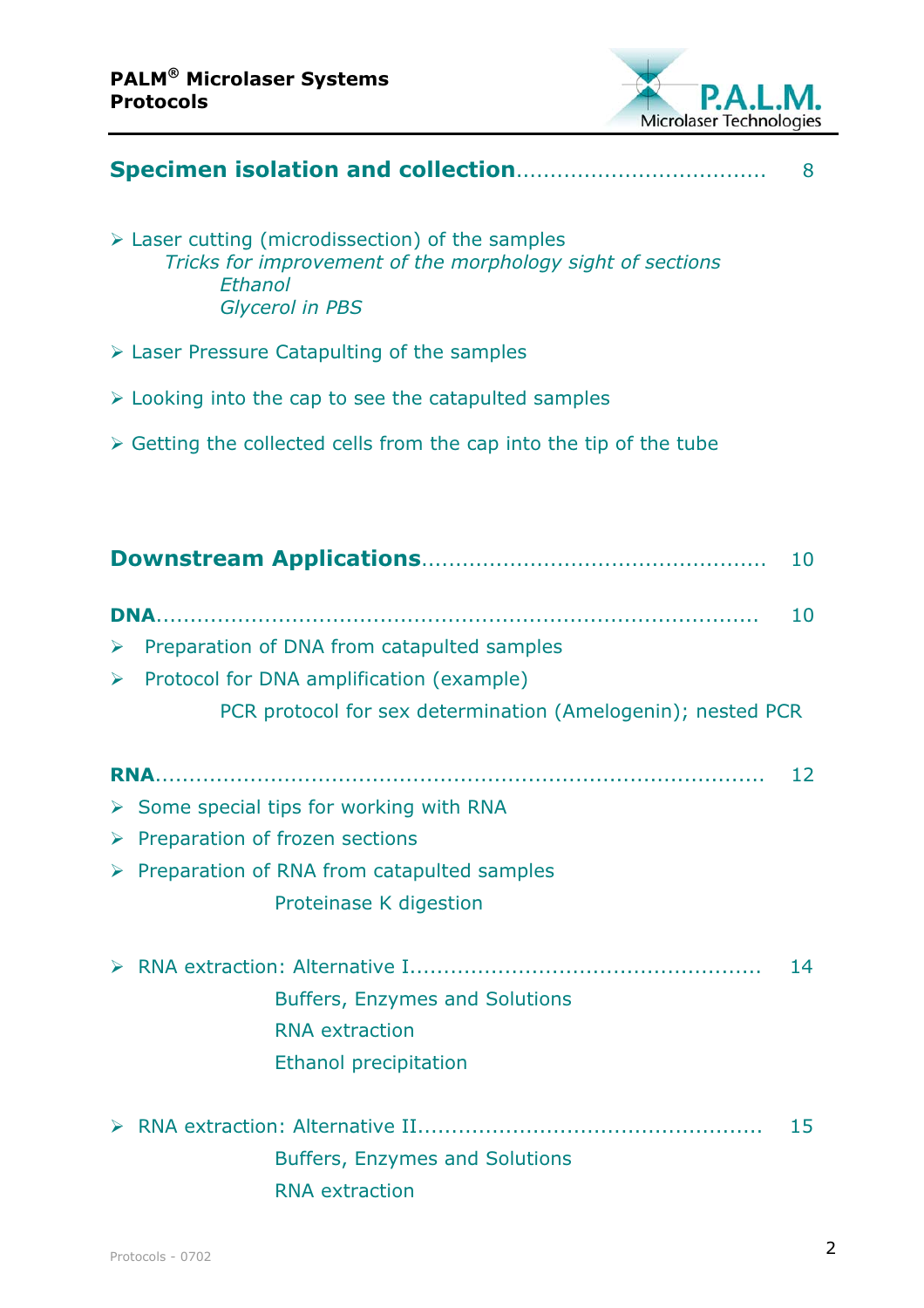

|                       |                                 | 16 |
|-----------------------|---------------------------------|----|
|                       | <b>Omniscript / Sensiscript</b> |    |
|                       | <b>TagMan Gold RT-PCR</b>       | 17 |
|                       |                                 |    |
|                       |                                 |    |
| $\blacktriangleright$ |                                 |    |
|                       |                                 |    |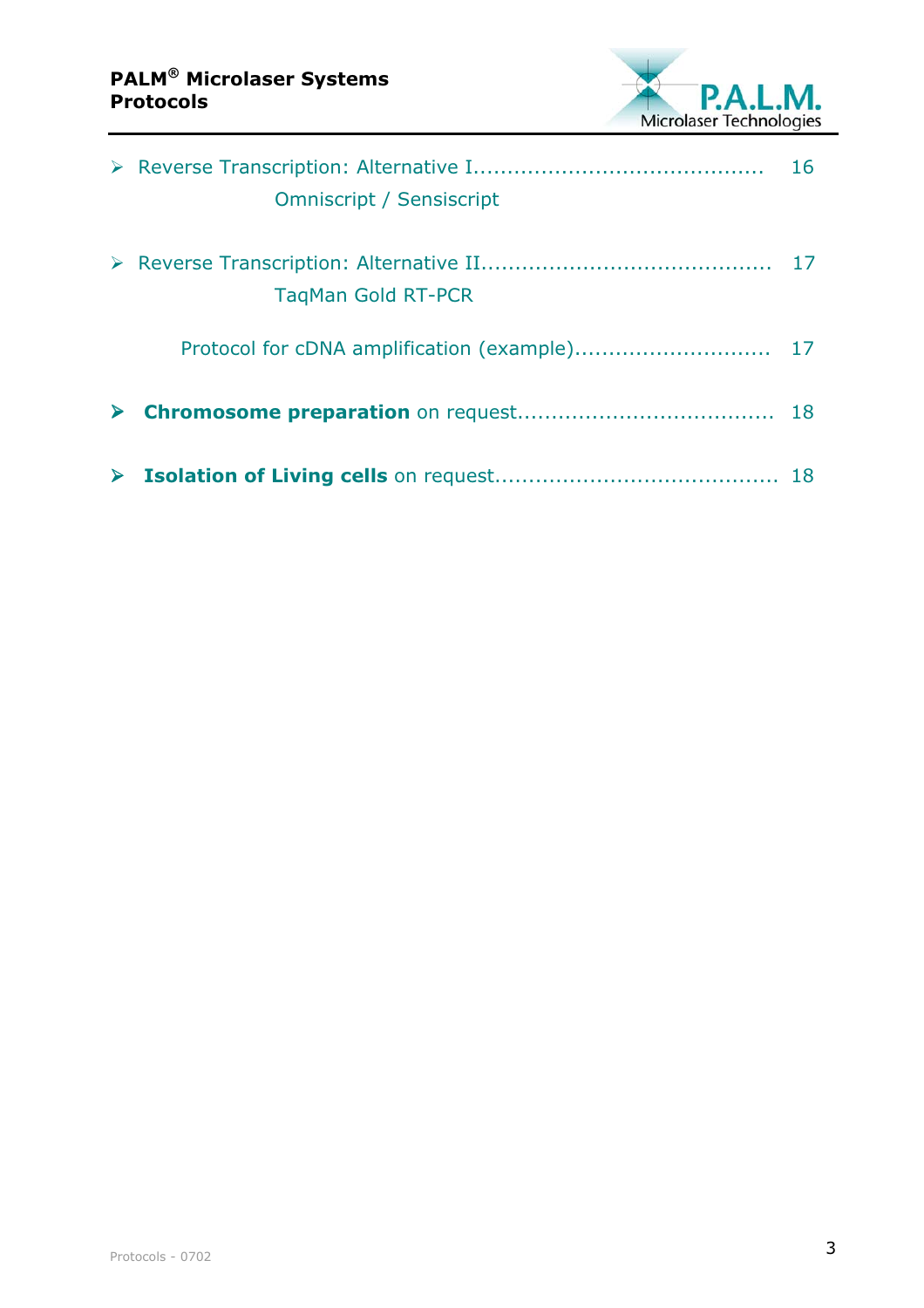

## **Protocols**

## **Specimen preparation Specimen isolation and collection Downstream applications**

## **Specimen preparation**

## **Preparation of slides**

When working with low magnifying objectives, including 40x and 63x long distance objectives, regular 1 mm thick glass slides can be used. Due to the short working distance of the 100x magnifying objectives 0.17 mm thin cover glass slides have to be used.

## **Samples on glass slides**

With the PALM MicroBeam almost every kind of biological material can be microdissected and catapulted directly from glass slides. Even archival pathological sections can be used after removing the cover slip and the mounting medium.

To facilitate easy catapulting additional adhesive substances or "Superfrost +charged slides" should only be applied when absolutely necessary for the adhesion of special material (e.g., brain sections).

## **Samples on membrane slides**

Membrane slides are special slides covered with a membrane. The membrane is easily cut together with the sample and acts like a stabilizing backbone during catapulting. Therefore even large areas are catapulted by a single laser pulse without affecting the morphological integrity. The membrane facilitates catapulting of even large areas with one single laser pulse. This feature is especially important for isolated single cells, chromosomes and also living cells or small organisms.

PALM offers slides with two different membranes (**PEN** and **POL**). The **PEN (polyethylene naphthalate) membrane** is 1.35 µm thick and is highly absorptive in the UV-A range, which facilitates laser cutting. The PEN-membrane can be used for all applications.

The **POL (polyester) membrane** is 0.9 µm thick and less sensitive to the UV laser, e.g., a higher laser energy is required for cutting. Thus, it is possible to perform laser ablation of unwanted specimen with moderate laser energy without immediate cutting the membrane. After "cleaning" of the surrounding a higher laser energy is required to circumcise and catapult the selected specimen.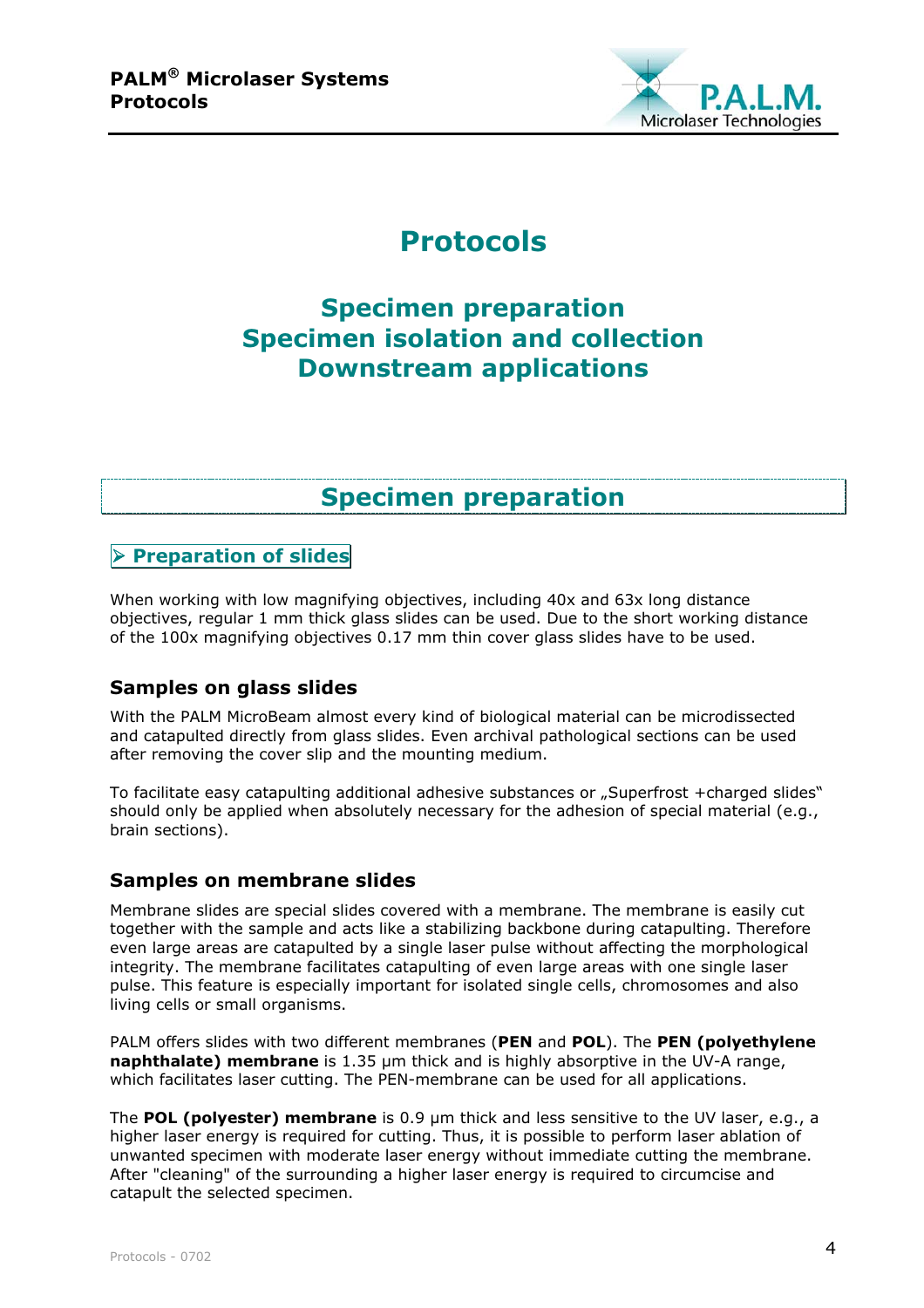

## **UV treatment**

To overcome the hydrophobic nature of the membrane it is advisable to irradiate with UV light at 254 nm for 30 minutes. The membrane gets more hydrophilic, therefore the sections (paraffine and cyrosections) will obtain a better adherence. Positive side effects are sterilization and destruction of potentially contaminating nucleic acids.

## **Poly-L-lysine treatment**

Additional coating with poly-L-lysin  $(0.1\%$  w/v) will be only necessary for special materials (e.g. brain sections) and should be performed by distributing a drop of the solution on the membrane. Let it air dry at room temperature for 30 minutes. Avoid any leakage underneath the membrane, as this might result in impairment of Laser Pressure Catapulting.

## **Treatment to remove RNases**

To ensure RNase-free membrane-slides, we dip them for a few seconds into RNase-ZAP (Ambion, #9780, 250 ml), followed by two separate washings in DEPC-treated water (see page 6) and drying at 37°C for 30 minutes up to 2 hours. Subsequently the standard UVtreatment (see above, page 5) is performed as usual.

NOTE: Find special tips for work with RNA at page 12 (Applications: RNA).

## **EXECUTE: Mounting sections onto slides**

Sections are mounted onto membrane slides the same way as routinely done with glass slides. For cutting and catapulting a coverslip or standard mounting medium must not be applied.

## **Paraffin embedded sections**

Mount the sections onto the slide as routinely done. Afterwards let air-dry at room temperature or dry at up to 56°C overnight in a drying oven.

#### **Deparaffinization**

Paraffin will reduce the efficiency of laser cutting; sometimes it will make it impossible to cut and catapult. If working with unstained sections it is therefore very important not to forget removing the paraffin before laser cutting and laser pressure catapulting. If applying staining procedures deparaffinization is routinely included in any protocols.

#### **Procedure:**

| Xylene           | 2 times for 2 minutes |
|------------------|-----------------------|
| Ethanol absolut  | 1 minute              |
| Ethanol 96%      | 1 minute              |
| Ethanol 70%      | 1 minute              |
| rinse with water |                       |

Prolonged Xylene treatment could resolve the membrane fixation; Xylene treatment should therefore be kept as short as possible.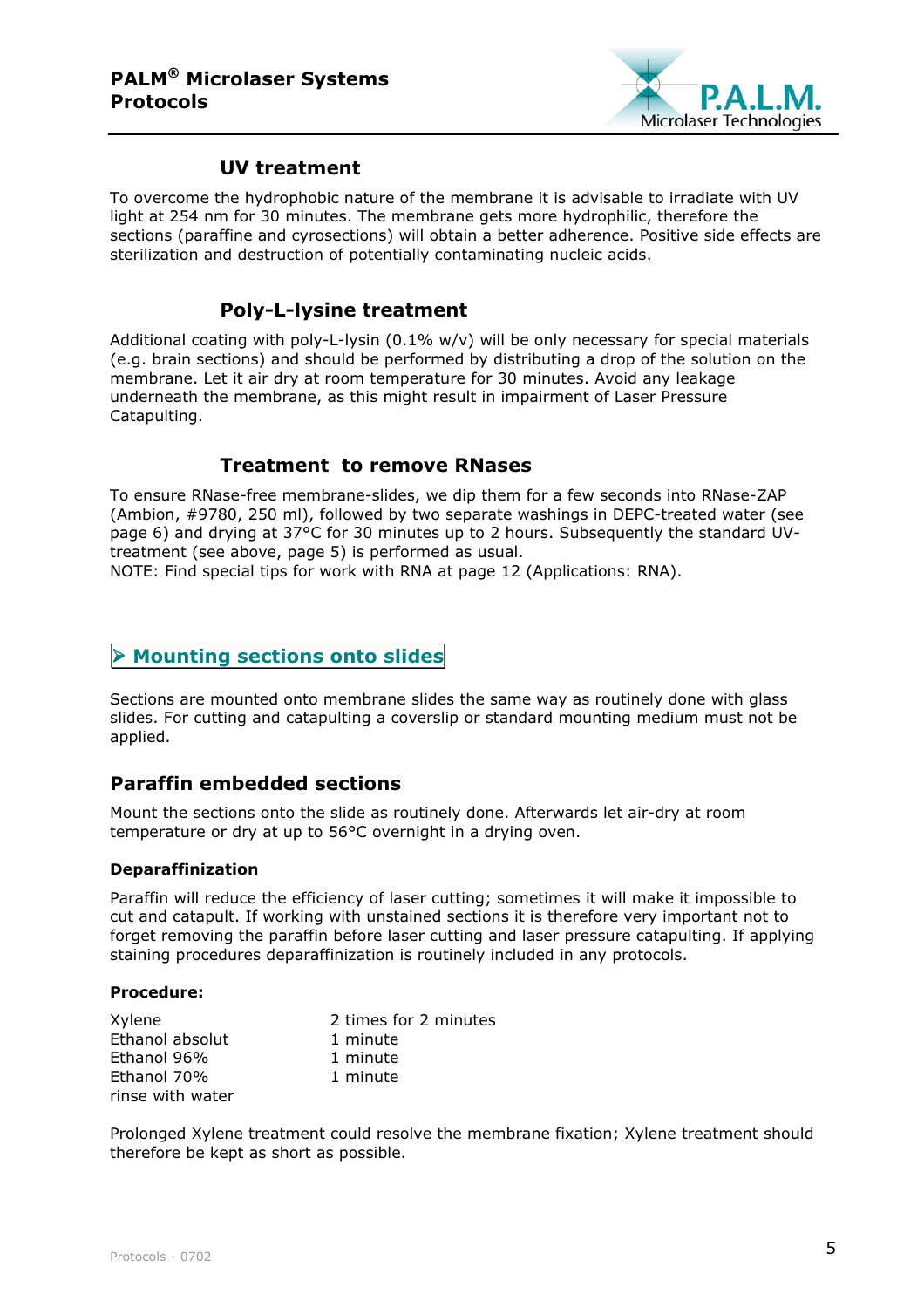

## **Frozen sections**

#### **Fixation**

After mounting the sections there are many possibilities to fix the material. If RNA preparations are planned with these frozen sections we at PALM recommend ethanol fixation. This is performed by dipping the mounted sections for 5 minutes into 70% ethanol.

#### **Removing the freeze supporting substance**

If OCT or another tissue freezing medium is used it is important to get rid of the media on the slide before Laser Microdissection, because these media will interfere with laser efficiency. Removing of the medium is very easily done by gently washing the slide for about 2 to 3 minutes in water. Let air-dry at room temperature or dry at 37°C in the drying oven. If the sections are stained, the supporting substance is removed "automatically" in the aqueous staining solutions.

Frozen sections should always be allowed to dry for 15 up to 30 minutes at room temperature before use.

## **Cytospins**

Cytospins can be prepared on glass slides or on membrane slides. After centrifugation with a cytocentrifuge let the cells air-dry for 5 minutes. Then fix for 5 minutes in 100% methanol. Allow the cytospins to dry at room temperature before staining.

## **Blood and tissue smear**

Distribute a drop of (peripheral) blood or material of a swab smear over the slide. Let smears shortly air-dry and fix them for 2 up to 5 minutes in 70% ethanol.

## **Staining of the sections**

Using frozen tissue one has to be aware of endogeneous RNases that may still be active after short fixation steps. Therefore it is recommended to keep all incubation steps of histochemistry as short as possible. Please use RNase-free water and solutions.

## **DEPC treatment of water and solutions**

RNases in aqueous liquids can be destroyed with 0.1% DEPC (diethylpyrocarbonate). **Caution! DEPC is highly toxic and should be handled under a fume hood. Wear gloves!**

1 L of bidestilled H<sub>2</sub>O (or solution) + 1 ml DEPC (e.g., Roth, #K028.1) are stirred for 6-8 hours at room temperature; then let incubate overnight in a fume hood. The next day residual DEPC is removed by autoclaving. Store treated solution at room temperature.

NOTE: All chemical substances containing amino groups (e.g. TRIS, MOPS, EDTA, HEPES, etc.) cannot be treated directly with DEPC. Prepare these solutions in DEPC-treated  $H_2O$ .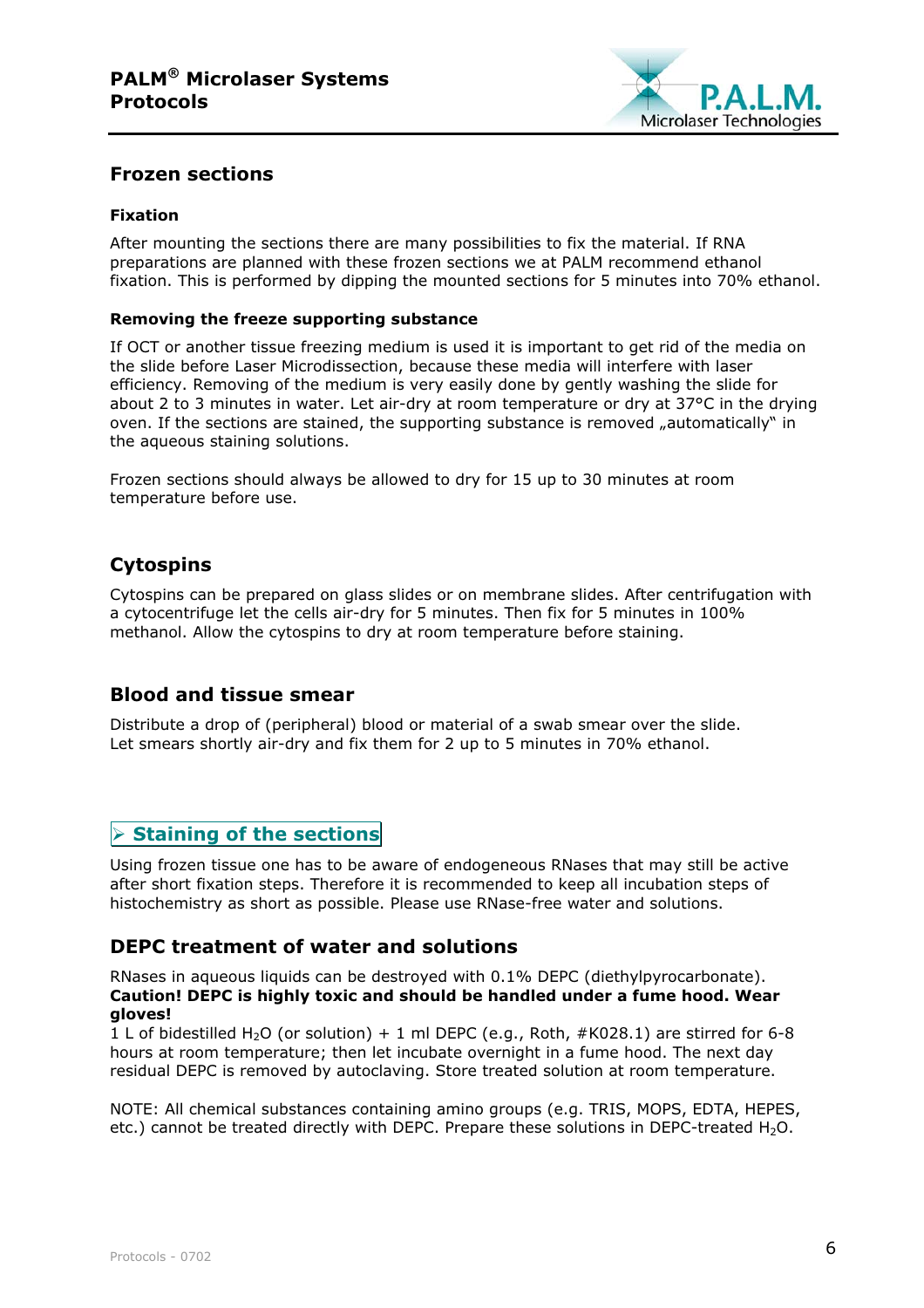

## **Histological staining methods**

## **Hematoxylin/Eosin (H&E, HE)**

HE-staining is used routinely in most histological laboratories and does not interfere with DNA and RNA preparation. The nuclei are stained blue, the cytoplasm pink/red.

#### **Procedure:**

10 minutes Mayer's hematoxylin solution 10 minutes rinsing in running tap water 5 minutes Eosin Y increasing Ethanol series let air-dry

#### **HE-staining of Cryosections for RNA preparation:**

3 minutes Mayer's hematoxylin solution 3 minutes rinsing in RNase-free tap water 30 seconds Eosin Y increasing Ethanol series let air-dry

## **Methylene Blue**

The nuclei are stained dark blue.

#### **Procedure:**

5-10 minutes Methylene Blue solution (0.05% in water; SIGMA, #31911-2) rinsing in Aqua dest let air-dry at room temperature

## **Methyl Green**

The nuclei are stained dark green, the cytoplasm light green.

#### **Procedure:**

5 minutes Methyl Green solution (DAKO, #S1962) rinsing in Aqua dest let air-dry at room temperature

## **Nuclear Fast Red**

The nuclei are stained dark red, the cytoplasm lighter red.

#### **Procedure:**

5 to 10 minutes Nuclear fast red solution (DAKO, #S1963) rinse in A. dest let air-dry at room temperature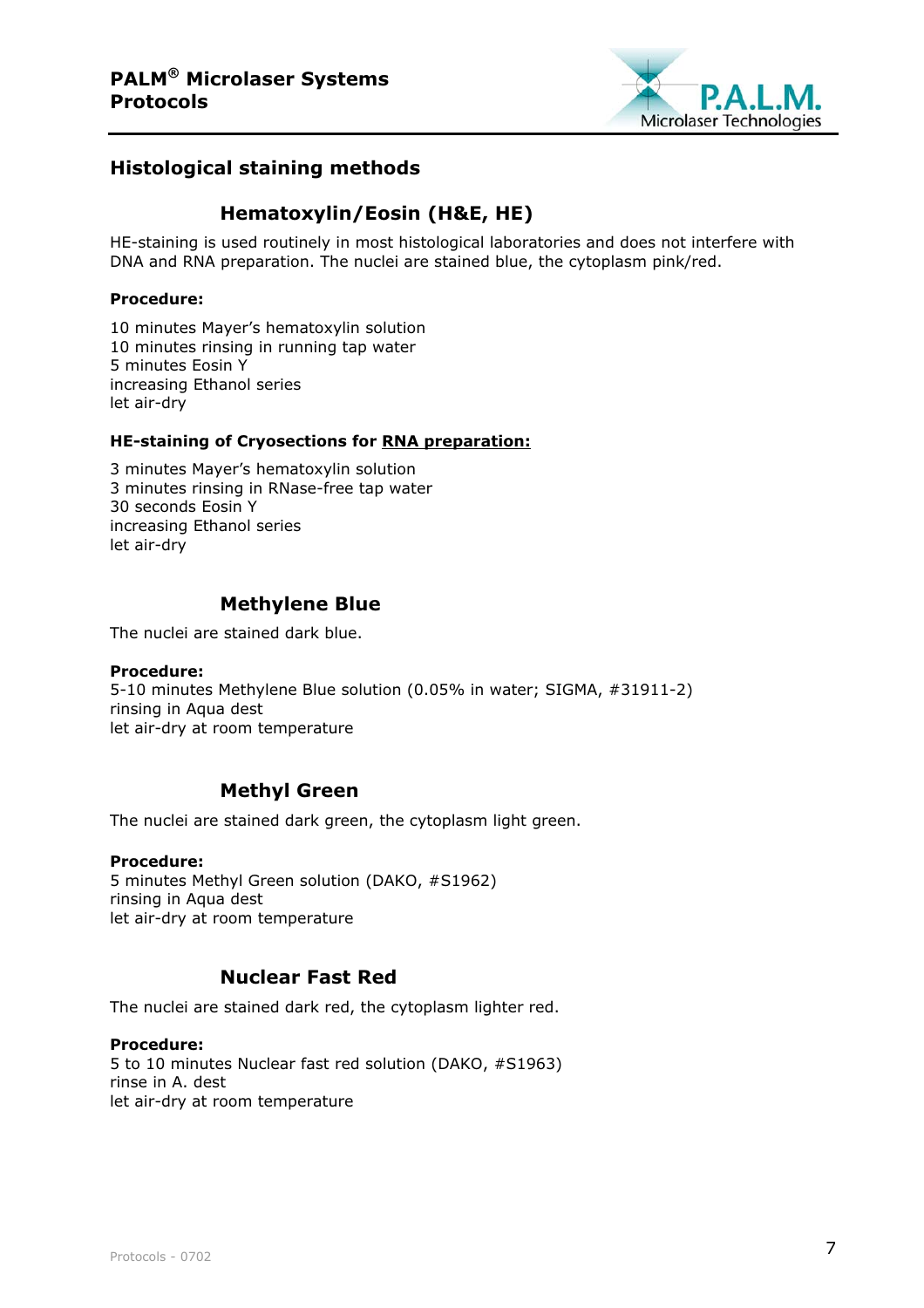

#### **Fluorescence**

#### **DAPI staining**

DAPI 1 mg/ml, Sigma (#D9542)

Buffer: 100 mM NaCl 10 mM EDTA 10 mM Tris, pH 7

1. DAPI (0.25  $\mu$ g/ml) in H<sub>2</sub>O (two absorption maxima: 349 nm and 263 nm) or 2. DAPI (0.25 µg/ml) in buffer (extinction maximum 364 nm, emmision maximum 454 nm)

Deparaffinization as usual (see page 2) Dip into 200 mM KCl Incubate in darkness with DAPI for one hour Let dry in darkness

## Specimen isolation and collection

## $\triangleright$  Laser cutting (microdissection) of the samples

Tricks for improvement of the morphology sight of sections

#### **Ethanol**

Go forward to search an interesting area on the section and pipet about 5 µl of ethanol onto this area. You may use 70% or 100% ethanol. When using absolute ethanol a little destaining of the section may happen, but the drying is much quicker.

Observe the area at the screen. The depiction of the cells is improved immediately after having contact with the ethanol. Now mark the cells or cell area with the software tool. Ethanol is evaporating rapidly; now catapult the marked cells or cell areas.

#### **Glycerol in PBS**

The same effect is produced by 1% glycerol in PBS (phospate buffered saline). The time period until drying of the section is longer than with ethanol. Handling of pipetting, drying, marking and cutting is the same as shown with ethanol above.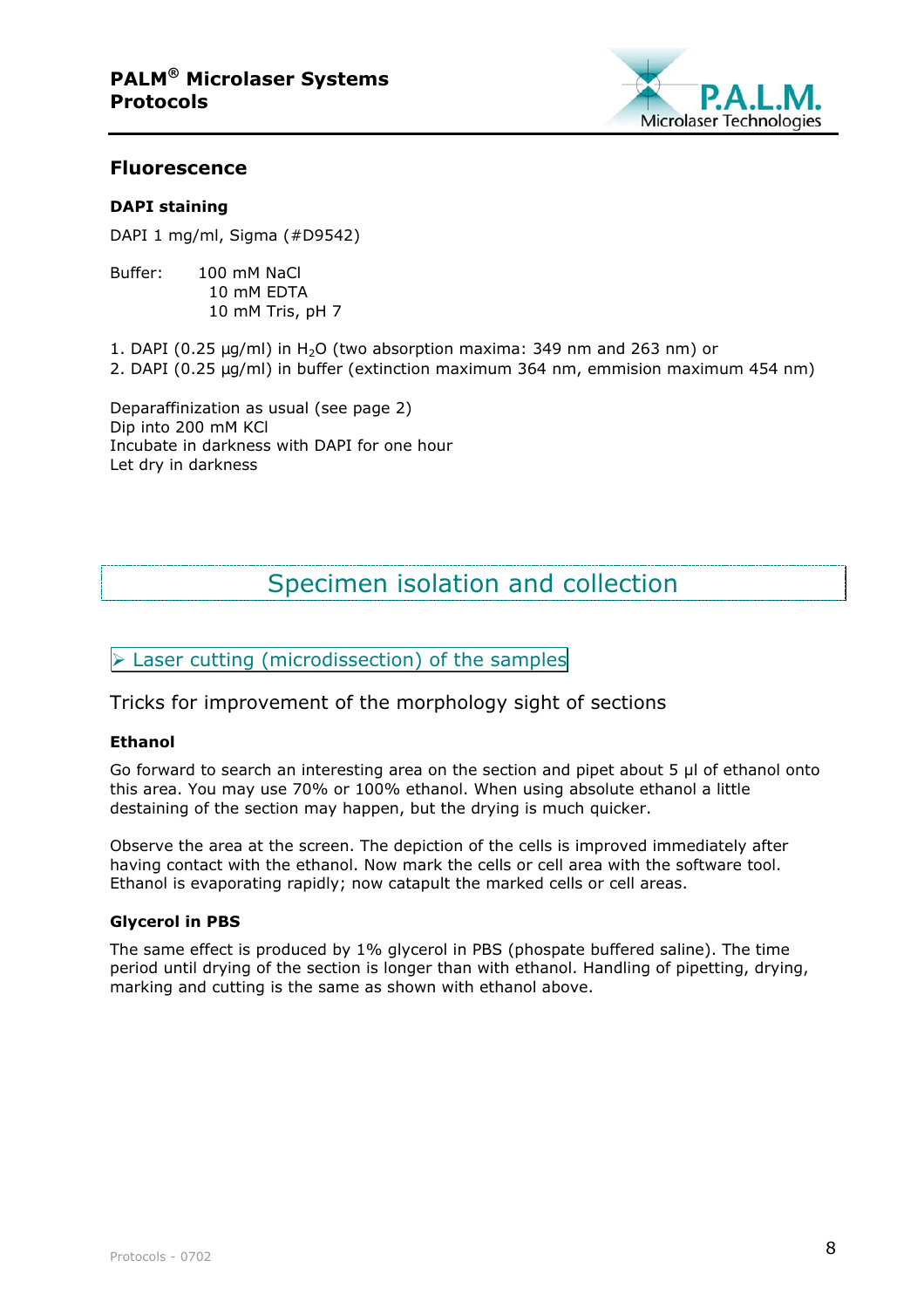

**Exager Pressure Catapulting of the samples** 

#### **Catapulting into the cap**

Pipette 2 to 3 µl bidistilled water, buffer or light weight mineral oil (PCR oil) into the inner ring of the cap. The catapulted cells or cell areas will stick onto the inner surface of the cap and will not fall down after the catapulting procedure.

If it is planned to prepare RNA it may be advantageous to pipette a RNA protective solution into the cap. Such kind of solution (for example RNAlater from Ambion) stabilizes the RNA and inhibits its degradation. It may also be advantageous to catapult directly into RNA lysis buffer, as this buffer contains RNA stabilizing chemicals.

When using membrane mounted samples the dissected membrane acts as a backbone for the selected area/cell and can therefore be catapulted with a single laser shot from a remaining "bridge" at the border. The morphological integrity is completely preserved with this procedure.

When using glass mounted samples it may be advisory to put more liquid into the cap since the smaller "flakes" produced by multiple LPC points cannot be catapulted so straight to the centre of the cap as areas on membrane.

## $\triangleright$  Looking into the cap to see the catapulted samples

To control the efficiency of catapulting it is possible to look into the special PALM cap with the 5x, 10x, 40x and 63x objectives. By using the software function  $n$ go to checkpoint" the slide is moved out of the light path and the cap can be lowered further towards the objectives for looking inside. Normally most catapulted areas/cells can be found within the small inner ring of the PALM caps.

## $\triangleright$  Getting the collected cells from the cap into the tip of the tube

Appropriate lysis buffer is added to the PCR tube and after closure placed upside down. (For future RNA isolation/analysis the tube is placed on ice.) After microdissection, the fluid is shortly spun down in a bench centrifuge (1 minute, 13000 rpm) and samples can then be stored for later use. When RNA isolation/analysis is intended samples are stored at –80°C in a freezer.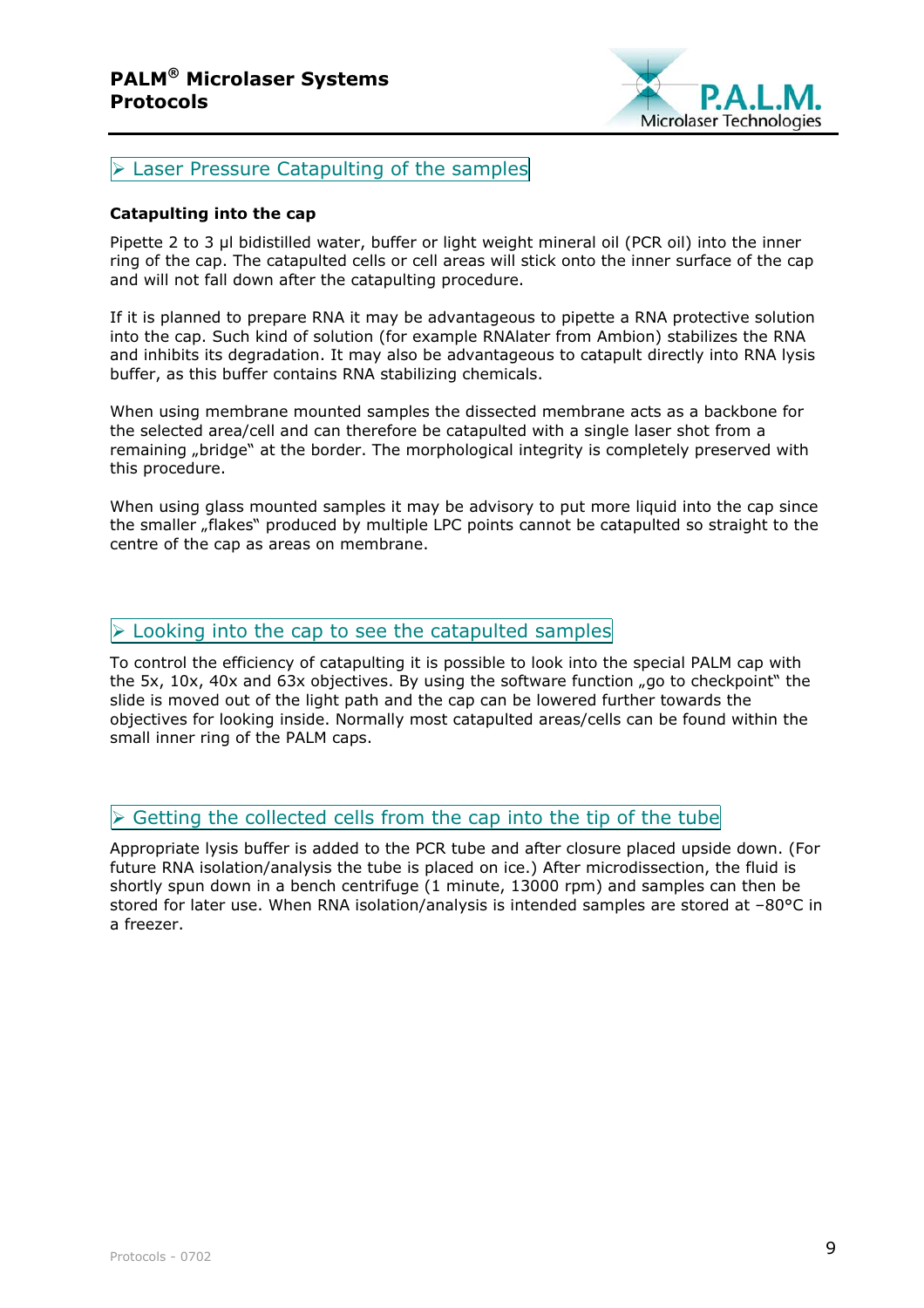

## **Downstream Applications**

## **DNA**

Preparation of DNA from catapulted samples

For DNA-prep from paraffin sections we usually use a Proteinase K containing catapult buffer. This step is not necessary for frozen sections.

| Catapult Buffer<br>$0.5$ M EDTA pH $8.0$ |                         | 20 µl               |
|------------------------------------------|-------------------------|---------------------|
|                                          | 1 M Tris pH 8.0         | $200 \mu$           |
|                                          | Tween 20                | 50 ul               |
|                                          | (Proteinase K 20 mg/ml) | $(1000 \text{ ul})$ |
|                                          | ddH <sub>2</sub> O      | 9.73 ml (8.73 ml)   |
|                                          |                         |                     |

Proteinase K solution 20 mg/ml (Qiagen GmbH, Hilden, Germany) Catalog number #19131

Always prepare a fresh mixture of Catapult Buffer and Proteinase K.

- (a) take an autoclaved PALM cap
- (b) pipet 2-3 µl of Catapult Buffer, PCR oil or DNase-free water in the middle of the cap
- (c) put the cap into the cap holder
- (d) perform laser microdissection and laser pressure catapulting of selected cells or cell areas
- (e) remove the cap from the cap holder and put it onto a 0.5 ml microfuge tube
- (f) centrifuge the tube at full speed for 1-2 minutes; discard the cap
- (g) add 10 µl Catapult Buffer containing Proteinase K onto the cells (which are now in the tip of the tube)
- (h) incubate at 55°C for about 12 hours (may be shortened). Heat the samples immediately after digestion for 10 minutes at 99°C to inactivate Proteinase K. At best perform digestion in a thermal cycler with a heating lid.

If not going on immediately store the samples in the fridge at 4°C.

## $\triangleright$  Protocol for DNA amplification (example)

#### **Buffers, Enzymes and Solutions**

dNTP solution (100 mM each; MBI Fermentas, St. Leon-Roth, Germany) Catalog number #R0181 (working solution: 2 mM each)

Thermo-Start DNA polymerase for all PCRs. Buffer and MgCl<sub>2</sub> are derived hereof.

Thermo-Start DNA Polymerase (250 units, 5 units/µl; ABgene, Hamburg, Germany). Catalog number #AB-0908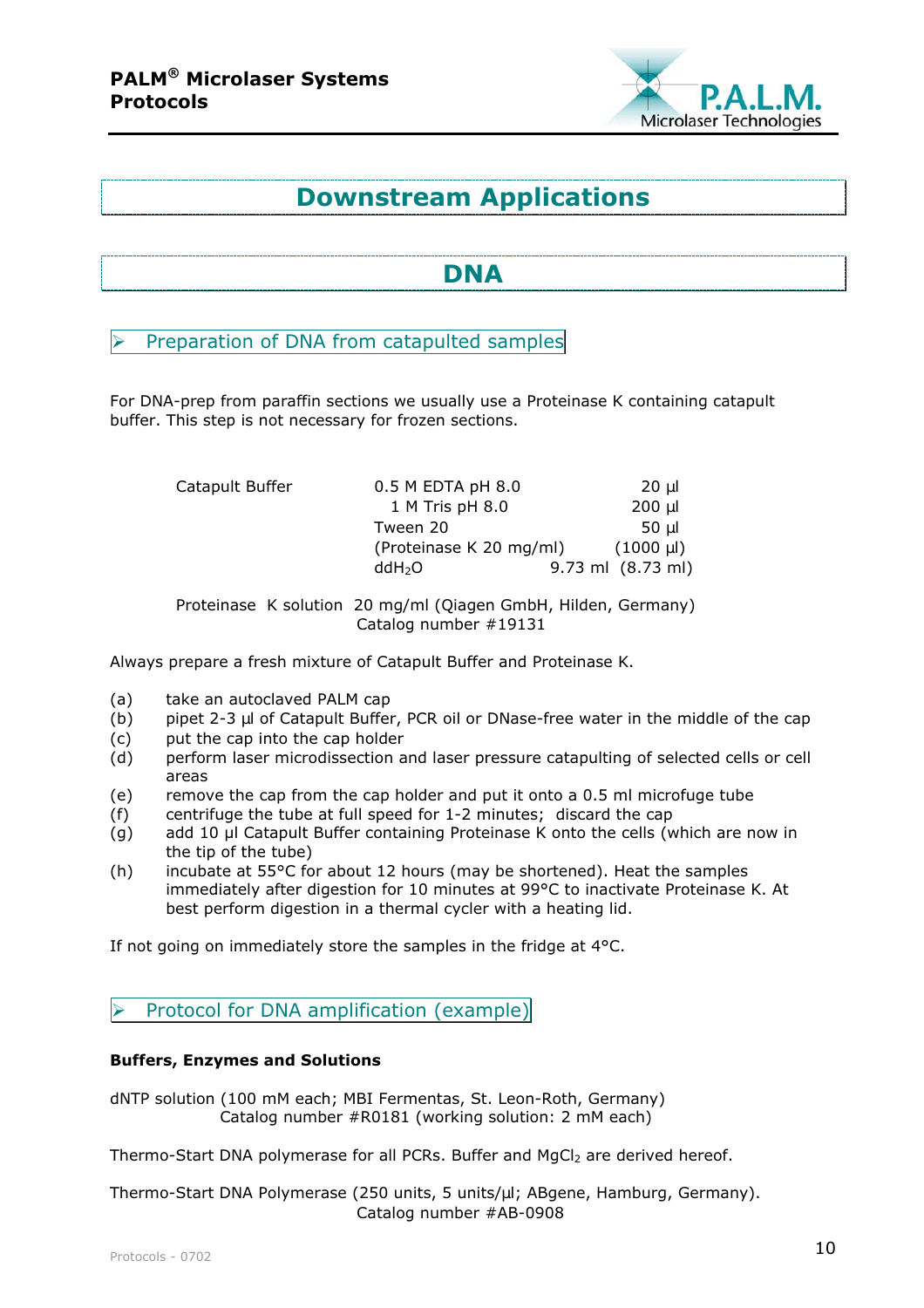

## **PCR protocol for sex determination (Amelogenin); nested PCR**

For single cells start the first PCR using the **entire** amount of extract after digestion.

Primer sequences, outer primers: Sexing F atc aac ttc agc tat gag g Sexing R tag aac caa gct ggt cag

## **1st PCR**

The product size of the DNA fragment is 330 bp for the X chromosome and 340 bp for the Y chromosome.

The 5'primer sequence is located in the exon/intron boundary of exon 1 and the 3'primer is located in intron 1.

| 2 mM dNTP-Mix                     | $2.0 \mu$   |
|-----------------------------------|-------------|
| 10x Buffer                        | $2.0 \mu$   |
| 25 mM MgCl <sub>2</sub>           | $1.6 \mu$   |
| 50 µM 5'outer primer              | $0.5$ $\mu$ |
| 50 µM 3'outer primer              | $0.5$ $\mu$ |
| 5 units/µl Thermo Start Taq       | $0.1$ µl    |
| DNA (entire extract)              | $10 \mu$    |
| H <sub>2</sub> O double destilled | $3.3 \mu$   |
| total volume                      | $20.0 \mu$  |

| Cycle number | Denaturation             | Annealing                | Extension                |
|--------------|--------------------------|--------------------------|--------------------------|
| 1 cycle      | 15 min at $94^{\circ}$ C |                          |                          |
| 35 cycles    | 30 sec at $94^{\circ}$ C | 30 sec at $54^{\circ}$ C | 40 sec at $72^{\circ}$ C |
| 1 cycle      |                          |                          | 10 min at $72^{\circ}$ C |

cool down to 4°C

## **2nd PCR (nested)**

The product size of the nested DNA fragment is 106 bp for the X chromosome and 112 bp for the Y chromosome.

| Primer sequences, inner primers:                                                                                          |                                          | Sexing F<br>Sexing R |                           | ccc tgg gct ctg taa aga ata gtg<br>atc aga gct taa act ggg aag ctg |  |
|---------------------------------------------------------------------------------------------------------------------------|------------------------------------------|----------------------|---------------------------|--------------------------------------------------------------------|--|
| 2 mM dNTP-Mix                                                                                                             |                                          |                      | $2.0 \mu$                 |                                                                    |  |
| $10 \times$ Buffer                                                                                                        |                                          |                      | $2.0 \mu$<br>$1.6$ $\mu$  |                                                                    |  |
| 25 mM MgCl <sub>2</sub>                                                                                                   |                                          |                      |                           |                                                                    |  |
| 50 µM 5 'inner primer                                                                                                     |                                          |                      | $0.5$ $\mu$               |                                                                    |  |
| 50 µM 3 'inner primer                                                                                                     |                                          |                      | $0.5 \mu$                 |                                                                    |  |
| 5 units/µl Thermo Start Taq<br>$1st$ PCR reaction product (variable)<br>H <sub>2</sub> O double destilled<br>total volume |                                          |                      | $0.1 \mu$                 |                                                                    |  |
|                                                                                                                           |                                          |                      |                           |                                                                    |  |
|                                                                                                                           |                                          |                      | <u>(ad 20 µl)</u>         |                                                                    |  |
|                                                                                                                           |                                          |                      | $20.0 \mu$                |                                                                    |  |
| Cycle number<br>1 cycle                                                                                                   | Denaturation<br>15 min at $94^{\circ}$ C |                      | Annealing                 | Extension                                                          |  |
| 30 cycles<br>1 cycle                                                                                                      | 30 sec at 94 °C                          |                      | $30 \text{ sec}$ at 62 °C | 40 sec at $72^{\circ}$ C<br>10 min at 72°C                         |  |

#### cool down to 4°C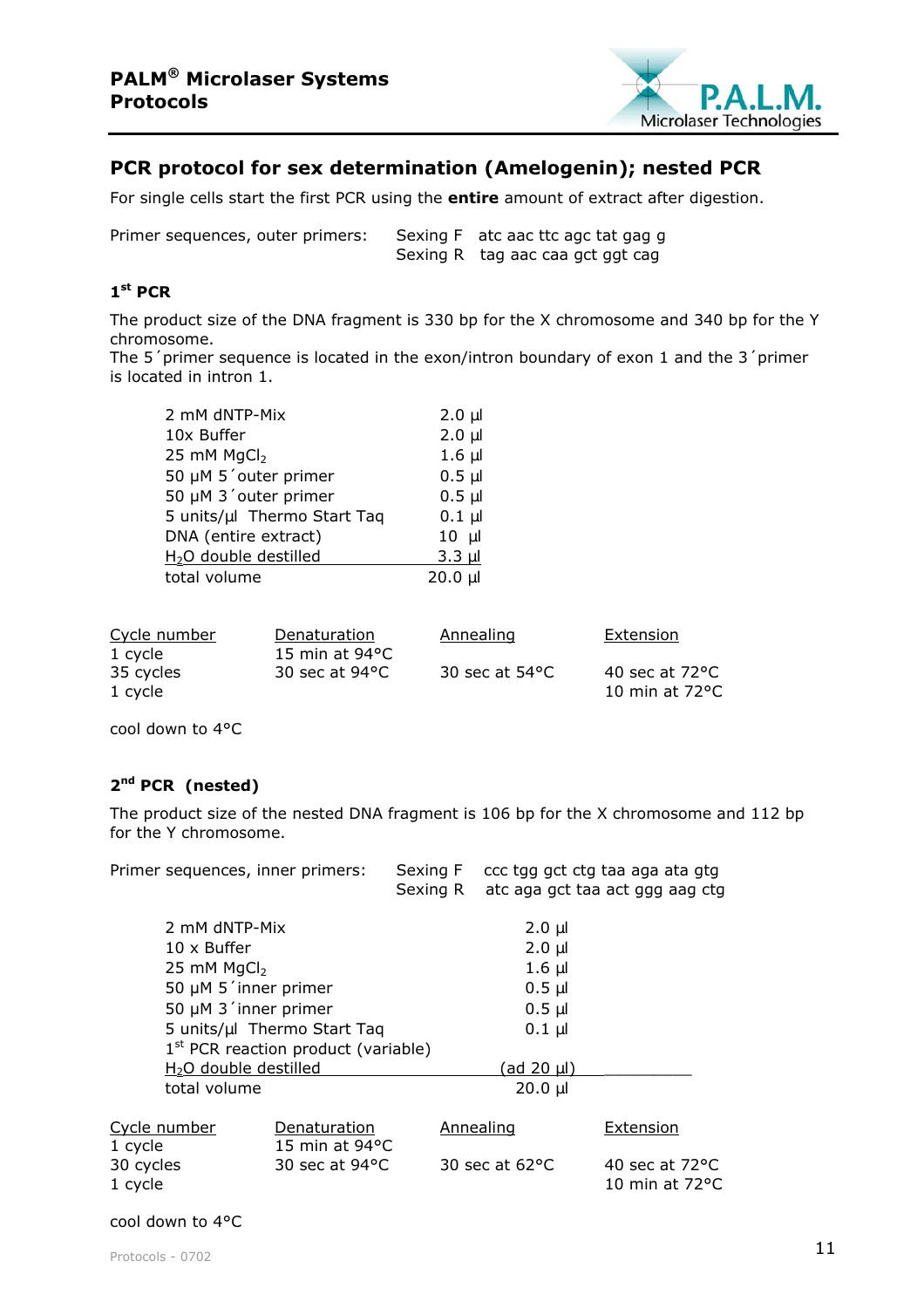

## **RNA**

## **Some special tips** for working with RNA

Working with RNA is more demanding than working with DNA, because of the chemical instability of the RNA and the ubiquitous presence of RNAses.

- It makes sense to designate a special area for RNA work only.
- Clean benches with 100% ethanol.
- Always wear gloves. After putting on gloves, do not touch surfaces or equipment to avoid reintroduction of RNAses to decontaminated material.
- Use sterile, disposable plasticware.
- Use filtered pipetter tips.
- Glassware should be baked at 180°C for 5 hours. (RNAses can maintain activity even after prolonged boiling or autoclaving!)
- Purchase reagents that are RNAse-free.
- All solutions should be made with DEPC-(diethylpyrocarbonate) treated  $H_2O$ .
- Treat all used material with DEPC.
- For best results use either fresh samples or samples that have been quickly frozen in liquid nitrogen or at -80°C. (This procedure minimizes degradation of RNA by limiting the activity of endogeneous RNAses.) All required reagents should be kept on ice.
- Store RNA, aliquoted in ethanol or elution buffer, at -80°C. Most RNA is relatively stable at this temperature. Store prepared slides also at -80°C.
- RNA is not stable at elevated temperatures, therefore avoid high temperatures (> 65°C) since these affect the integrity of RNA.

DEPC treatment of water and solutions see at page 6.

#### $\triangleright$  Preparation of frozen sections

Prepare your sections onto the slide as you do routinely. Fix in 70% ethanol for 15 seconds, dip in DEPC-water, perform your preferred staining (e.g., hematoxylin), dip into 50%, 70% and 100% ethanol, respectively. Subsequently let air dry for 5 minutes. The slides can now be used at once (even if they are somewhat wet) or deep frozen at -80°C.

#### **Procedure**

For cryosections we perform catapulting of the cells into a buffer without Proteinase K. If using paraffin sections for catapulting, please use a buffer containing Proteinase K like mentioned in the DNA protocol.

Best use freshly cut specimens.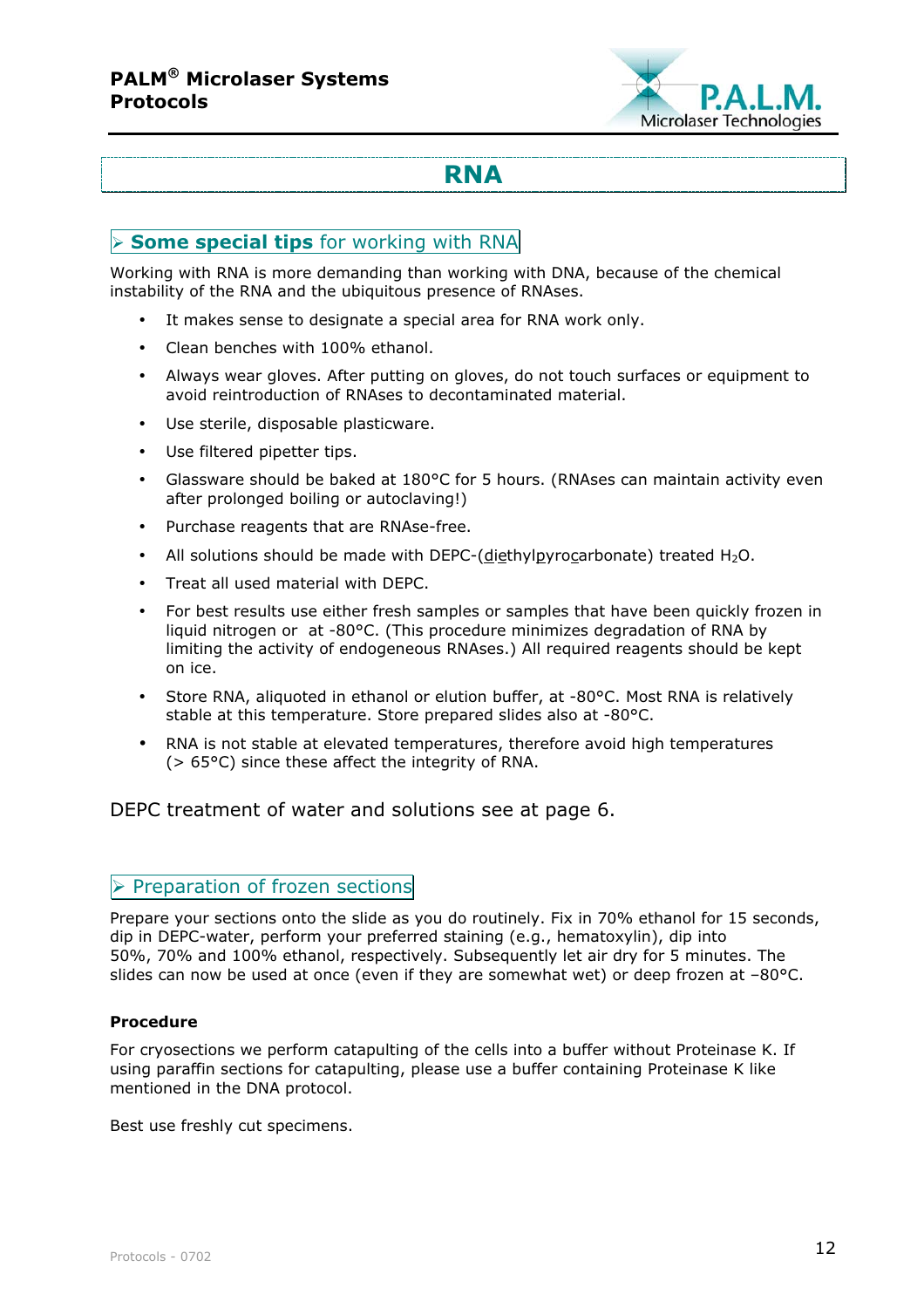

## $\triangleright$  Preparation of RNA from catapulted samples

To ensure RNase-free membrane-slides, we at PALM dip them for a few seconds into RNase-ZAP (Ambion, #9780, 250ml), followed by two separate washings in DEPC-treated water and drying at 37°C for 30 minutes up to 2 hours. Afterwards the standard UV-treatment is performed as usual (see page 5) shortly before use.

To reduce the chance of contamination with exogenous RNases, we use only special reagents and solutions for RNA isolation, reverse transcription and RT-PCR. All used solutions and tubes are prepared with DEPC treated water. We also recommend the use of filter tips.

Best results are obtained using freshly prepared cryosections.

| Catapult Buffer: | $0.5$ M EDTA pH $8.0$                       | 20 ul             |
|------------------|---------------------------------------------|-------------------|
|                  | 1 M Tris pH 8.0                             | 200 µl            |
|                  | Tween 20                                    | 50 ul             |
|                  | (Proteinase K 20 mg/ml)                     | $(1000 \mu l)$    |
|                  | ddH <sub>2</sub> O DEPC treated, autoclaved | 9.73 ml (8.73 ml) |

Proteinase K solution 20 mg/ml (Qiagen GmbH, Hilden, Germany) Catalog number #19131 (only used for paraffin sections)

Always prepare a fresh mixture of Catapult Buffer with Proteinase K.

- 1. take an autoclaved PALM cap
- 2. pipet  $2-3$   $\mu$  of Catapult Buffer into the middle of the cap
- 3. put the cap into the cap holder
- 4. perform laser microdissection and laser pressure catapulting of selected cells or cell areas
- 5. remove the cap from the cap holder and put it onto a 0.5 ml microfuge tube containing lysis buffer
- 6. centrifuge the sample at full speed for 2 minutes immediately after catapulting

If using **cryosections** you can go on straight forward with RNA extraction by using e.g. the RNeasy Mini Kit (Qiagen, #74104).

If using **paraffin sections** it is recommended to perform a Proteinase K digestion step before starting the RNA extraction.

#### **Proteinase K digestion**

- a) After centrifugation pipet 11 µl of Catapult Buffer containing Proteinase K onto the catapulted cell(s) (which are now in the tip of the tube).
- b) Vortex gently. Digest for 2 18 hours at  $55^{\circ}C^{(*)}$  followed by a heating step at 99°C for 10 min to inactivate Proteinase K.
- c) At best use a thermal cycler with a heating lid for digestion. If not going on immediately, store the samples in the fridge at 4°C.

 $(*)$ The time necessary for complete digestion depends on the kind and on the number of catapulted cells.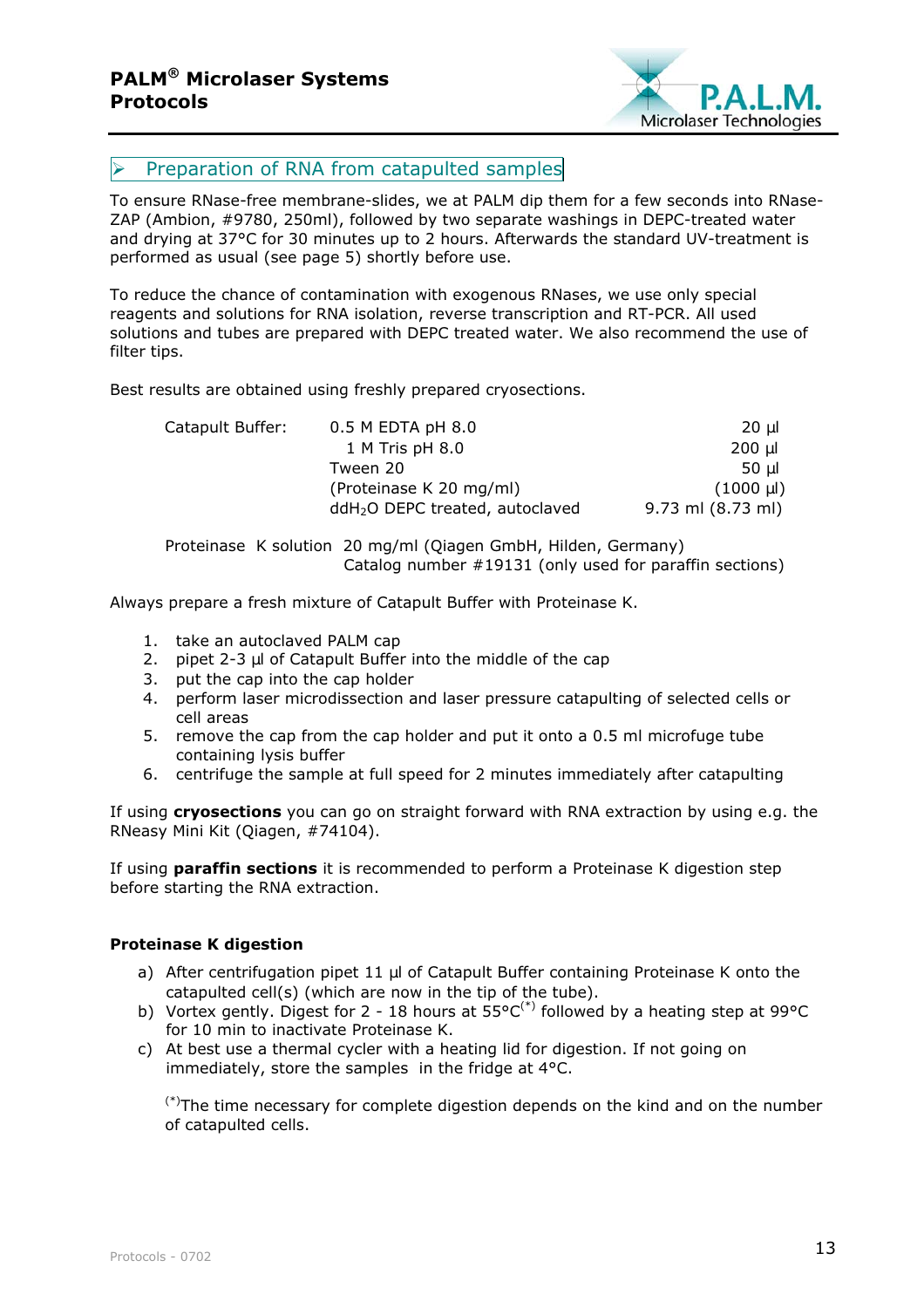## **PALM® Microlaser Systems Protocols**



#### **Procedure**

We perform catapulting of the cells directly into DEPC water containing RNAse Inhibitor or into Catapult Buffer without Proteinase K. (NOTE: If using paraffin sections for catapulting, please use a buffer containing Proteinase K.)

Best use freshly cut specimens.

#### > RNA extraction: Alternative I

Preparation of total RNA from microdissected cell samples using the *RNeasy Mini Kit*

#### **Buffers, Enzymes and Solutions**

- *RNeasy Mini Kit* (50 rct., Qiagen, Hilden, Germany) Catalog number #74104
- *RNase-free DNase Set* (50 rct., Qiagen, Hilden, Germany) Catalog number #79254
- *RNAseOUT Recomb. RNase Inhibitor* (Invitrogen, Groningen, NL) Catalog number #10777-019
- *Random Primers* (1.5 mM, Invitrogen, Groningen, NL) Catalog number  $\#48190011$  (working solution: 25  $\mu$ M)
- *Glycogen* MB Grade 20 mg/ml (1ml, Roche, Mannheim, Germany) Catalog number #901 393

All solutions have to be treated with DEPC!

#### **RNA extraction**

- After centrifugation of the cells prepare a fresh solution of 1 ml Buffer RLT (included in the RNeasy Kit) with 10 µl ß-Mercaptoethanol. Pipet 350 µl of the buffer onto the cells.
- incubate the mixture for 30 minutes at 42°C
- go ahead with the RNeasy protocol step 5
- to elute the RNA from the RNeasy column use 30 µl of RNase free water to minimize the volume

**Instead of** the default amount (30-50 µl) it is also possible to use 100 µl water for highest yield. Then concentrate the RNA with an ethanol precipitation step (see the following steps).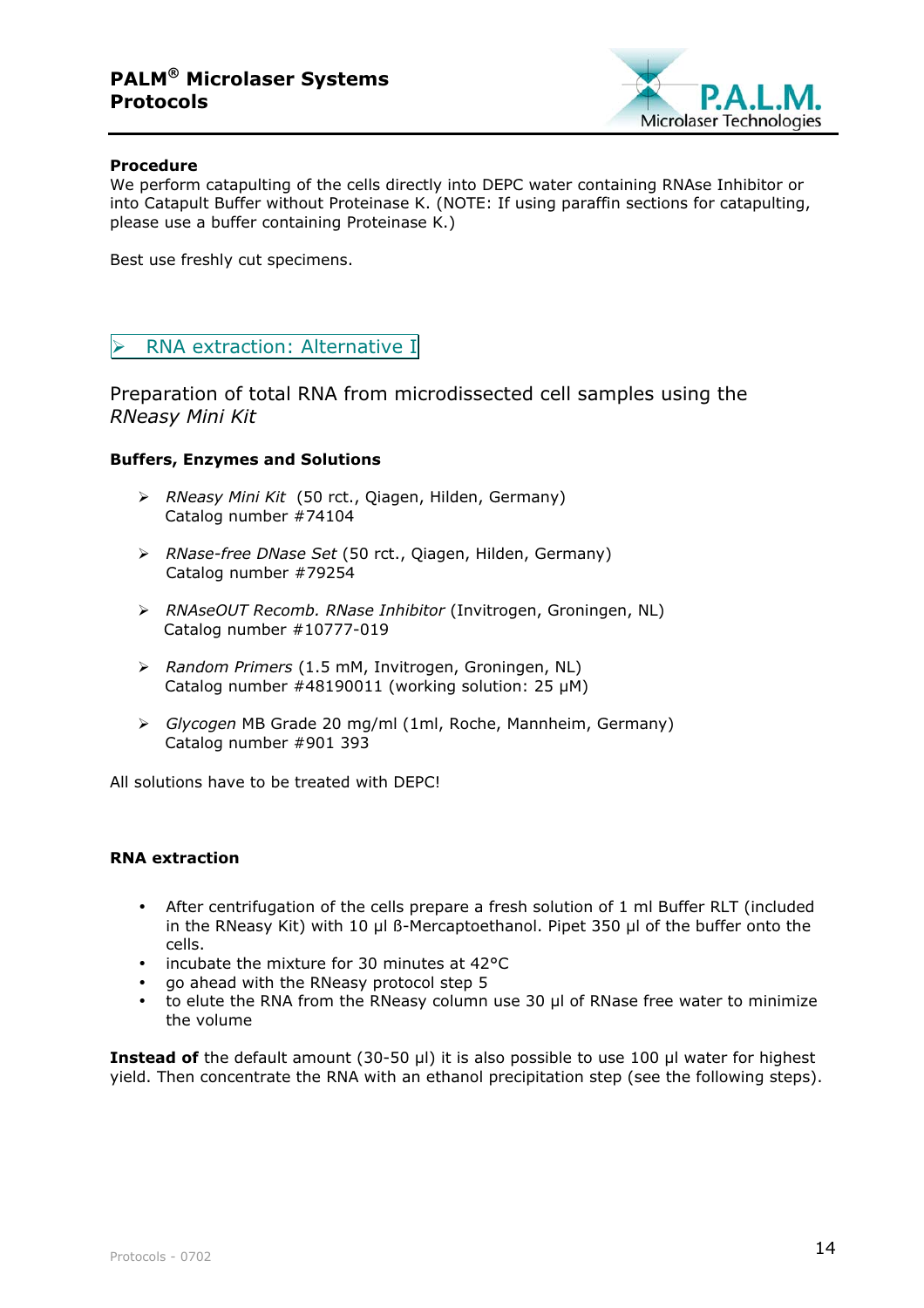

#### **Ethanol precipitation**

- pipette 5 µg of glycogen to the eluated 100 µl RNA, mix gently
- add 10 µl of sodium acetate (3 M, pH 5.0) to the mixture, mix gently
- pipet 250 ul ethanol abs, to the mixture, invert the tube for several times and centrifuge for 30 minutes at full speed
- after centrifugation you can see a white pellet at the bottom of the tube, discard the supernatant carefully by a pipetting step. Add 250 µl of 100% ethanol to the pellet
- centrifuge for 15 minutes. Remove the supernatant carefully. CAVE: The pellet may be very slacky!
- Add 100 µl of ethanol abs. to the pellet, centrifuge for 15 min, discard the supernatant
- let the pellet air-dry for 10 minutes under a sterile hood
- dissolve the pellet in 10 to 15 µl RNAse free water
- incubate for 30 minutes on ice to make sure that the pellet has resolved completely

The RNA is now ready to use for Reverse Transcription.

If you do not plan to perform the Reverse Transcription step now, freeze the RNA at –20°C or  $-80^{\circ}$ C.

RNA extraction: Alternative II

Preparation of total RNA from microdissected cell samples using the *Absolutely RNA Nanoprep Kit*

#### **Buffers, Enzymes and Solutions**

- *Absolutely RNA Nanoprep Kit* (50 rct., Stratagene Europe, Amsterdam, NL) Catalog number #400753
- *RNAseOUT Recomb. RNase Inhibitor* 40 U/µl (5000 units, Invitrogen, Groningen, NL) Catalog number #10777-019
- *Proteinase K solution* 20 mg/ml (2 ml, Qiagen GmbH, Hilden, Germany) Catalog number #19131

| $\triangleright$ Catapult Buffer: | $0.5$ M EDTA pH $8.0$                       | 20 ul                   |
|-----------------------------------|---------------------------------------------|-------------------------|
|                                   | 1 M Tris pH 8.0                             | 200 µl                  |
|                                   | Tween 20                                    | 50 ul                   |
|                                   | (Proteinase K 20 mg/ml)                     | $(1000 \,\mathrm{\mu})$ |
|                                   | ddH <sub>2</sub> O DEPC treated, autoclaved | 9.73 ml (8.73 ml)       |

All solutions have to be treated with DEPC! If using Proteinase K in the Catapult Buffer, please always prepare a fresh mixture of Catapult Buffer and Proteinase K.

 $\triangleright$  DEPC water with RNAse Inhibitor 100 µl water with 1 µl RNAse Inhibitor (40 units/µl)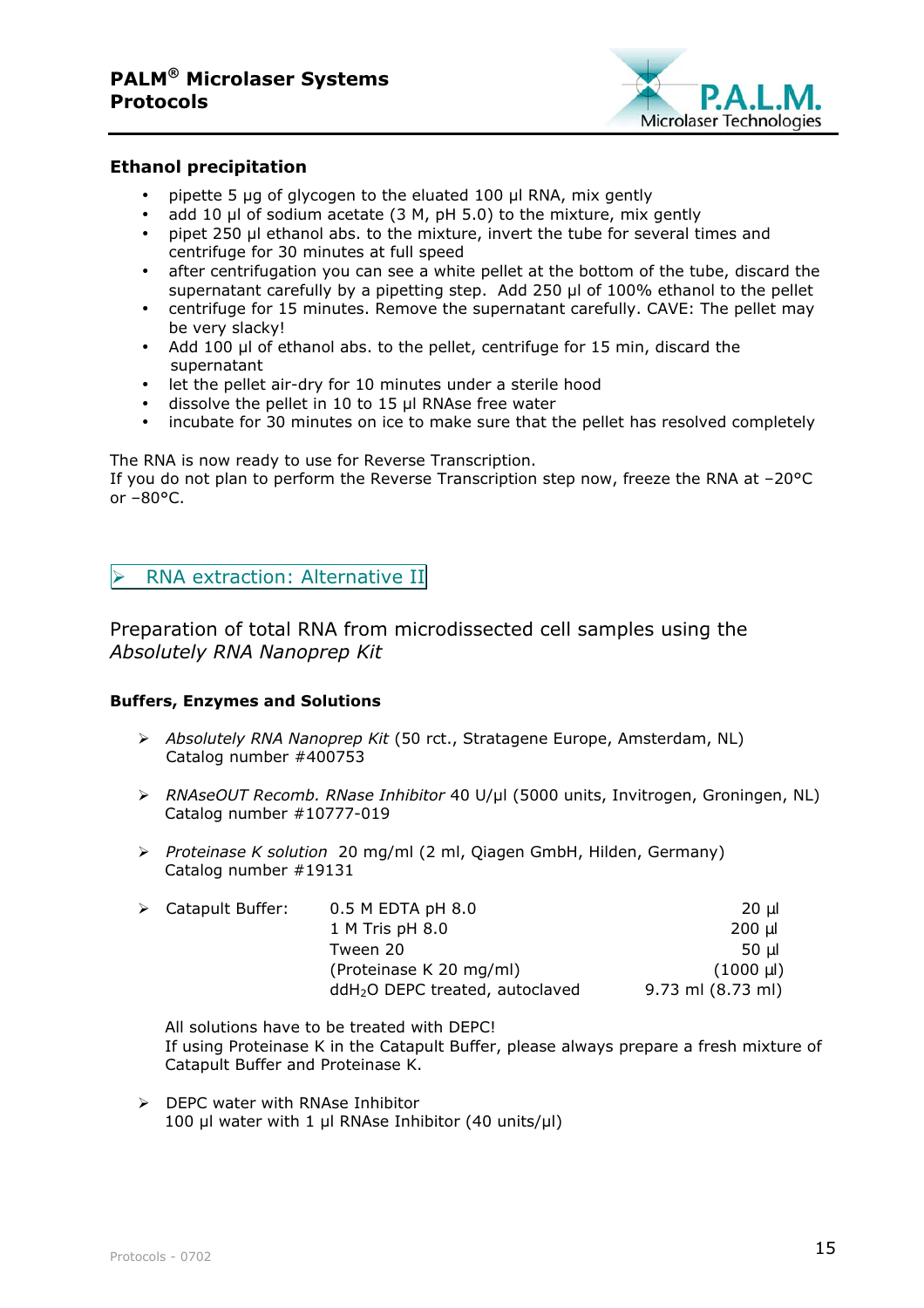

#### **RNA extraction**

- After centrifugation of the cells prepare a fresh solution of 100 µl Lysis Buffer (included in the Nanoprep Kit) with 0.7 µl ß-Mercaptoethanol for each sample. Pipet 100 ul of this mixture onto the cells (or the PK digest)
- $\triangleright$  incubate the mixture for 30 minutes at 42°C
- $\triangleright$  go ahead with the Nanoprep protocol step 3
- $\triangleright$  to elute the RNA from the Nanoprep column use at least 10 µl of the elution buffer; consider that you need 2-3 µl RNA for a 'no RT control'

The RNA is now ready to use for Reverse Transcription.

If you do not plan to perform the Reverse Transcription step now, freeze the RNA at –20°C or  $-80^{\circ}$ C.

#### Reverse transcription: Alternative I

Reverse Transcription with the *Sensiscript RT Kit or Omniscript RT Kit*

- *Sensiscript RT Kit* (50 rct., Qiagen, Hilden, Germany) Catalog number #205211
- *Omniscript RT Kit* (50 rct., Qiagen, Hilden, Germany) Catalog number #205111
- *Thermo-Start DNA Polymerase* (250 units; ABgene, Hamburg, Germany) Catalog number #AB-0908
- *dNTP solution* (100 mM each; MBI Fermentas, St. Leon-Roth, Germany) Catalog number #R0181 (working solution: 2 mM each)
- *Random Primers* (1.5 mM, Invitrogen, Groningen, NL) Catalog number # 48190011 (working solution: 25 uM)

*Sensiscript Reverse Transcriptase* is designed for use with less than 50 ng RNA. This amount corresponds to the entire amount of RNA present, including any rRNA, mRNA, viral RNA and carrier RNA.

For more than 50 ng RNA the *Omniscript Reverse Transcriptase Kit* from Qiagen is used. It is designed for an amount of 50 ng to 2 µg of total RNA.

Before starting dilute RNase inhibitor to a concentration of 10 units/µl in ice-cold 1x buffer RT (dilute an aliquot of the 10x buffer RT in RNase-free water). 0.5 units/µl final concentration should be used in the assay.

Leave 3 µl of the diluted RNA for a , no RT control' of the RT-PCR.

 $\triangleright$  prepare a fresh master mix on ice according to the manufacturer's protocol. Add the RNA template to the tubes containing the master mix. Incubate for 1 hour at 37°C. Heat the mixture for 5 minutes to 93°C to inactivate Reverse Transcriptase. Cool down rapidly.

The cDNA is now ready to use for RT-PCR.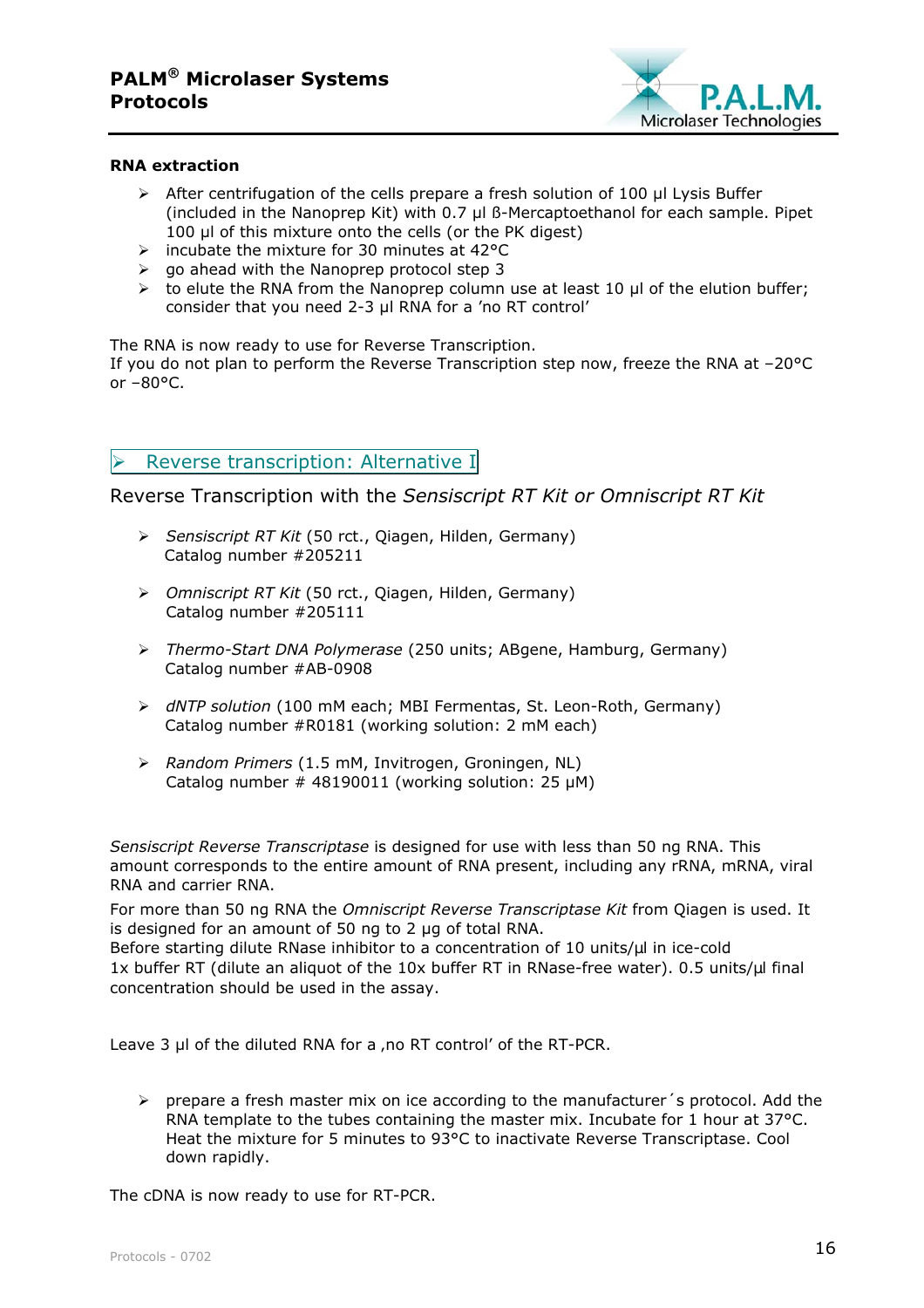

#### $\triangleright$  Reverse transcription: Alternative II

### Reverse Transcription with the *TaqMan Gold RT-PCR Kit*

- *TaqMan Gold RT-PCR Kit* (5000 units, Applied Biosystems, Weiterstadt, Germany) Catalog number #N808-0234
- *Thermo-Start DNA Polymerase* (250 units; ABgene, Hamburg, Germany) Catalog number #AB-0908
- *dNTP solution* (100 mM each; MBI Fermentas, St. Leon-Roth, Germany) Catalog number #R0181 (working solution: 2 mM each)
- *Random Primers* (1.5 mM, Invitrogen, Groningen, NL) Catalog number #48190011 (working solution: 25 µM)

Leave 3 µl of the diluted RNA for a 'no RT control' of the RT-PCR

 $\triangleright$  prepare a fresh master mix on ice according to the manufacturer's protocol. Add the RNA template to the tubes containing the master mix. Incubate for 10 min at 25°C, then for 30 min at 48°C. Heat the mixture for 5 minutes to 95°C to inactivate Reverse Transcriptase. Cool down to 4°C rapidly.

The cDNA is now ready to use for RT-PCR.

#### $\triangleright$  Protocol for cDNA amplification (example)

#### **RT-PCR**

As a control we at the PALM laboratory prefer amplifying the porphobilinogen deaminase gene (PBGD) for this is a houskeeping gene without showing any pseudogenes.

We usually make a nested PCR to get a better yield of PCR product.

Use 3 µl of the RT reaction if starting with 50 cells. For more or less than 50 cells you have to test what amount of cDNA template is best for using in RT-PCR. (We also used 1-10 µl of the cDNA template.)

It is recommended to additionally perform some controls for every PCR: 'no RT control' (omitting RT reaction) with or without DNase digestion, genomic DNA control to check for pseudogenes, only PCR mix without any nucleic acid-template (water control).

To reduce the chance of contamination with exogenous nucleic acids, we only use special reagents and solutions for RNA isolation, reverse transcription and RT-PCR. All used solutions and tubes were prepared with DEPC treated water. We also recommend the use of safeseal tips.

Best results are obtained using freshly prepared cryosections.